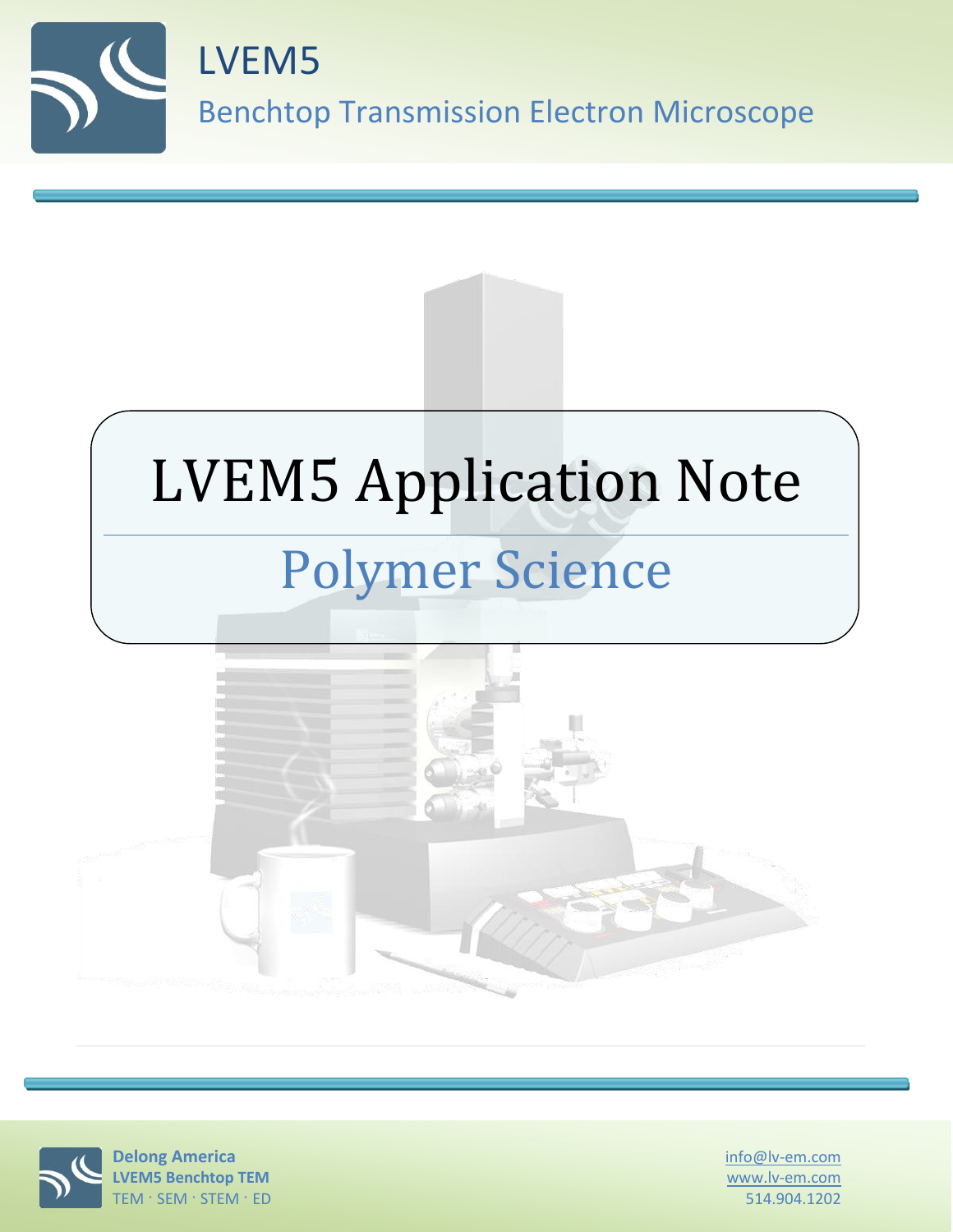### **Introduction**

The LVEM has proven to be particularly useful for the high contrast imaging of a wide variety of polymers, organic molecular thin films, and biological materials. We have obtained images on a variety of systems including polyethylene single crystals, pentacene and TIPS-pentacene thin films, block copolymers, and poly(3,4-ethylene dioxythiophene). We have also found it useful for imaging single dendrimer molecules, as well as a variety of inorganic nanoparticles.  $\mathcal{U}$ 

The 5 kV operating voltage significantly increases the TEM image contrast, making it possible to minimize or avoid altogether the use of heavy metal stains that are usually a necessary evil in polymer transmission electron microscopy. These metals, including osmium, ruthenium, tungsten, and uranium, are difficult to work with in the laboratory, can present safety hazards, and may interact with the sample in a way that obscures its native structure.

Another significant advantage of the LVEM is the small chamber size, making it possible to rapidly change samples. Its small footprint makes it possible to locate directly in the lab, providing nearly immediate feedback about sample nanostructure.

,,

### - Dr. David C. Martin

Karl W. and Renate Böer Professor and Chair of Materials Science and Engineering

**Department of Materials Science and Engineering The University of Delaware** milty@udel.edu

Departmental website: [http://www.mseg.udel.edu](http://www.mseg.udel.edu/) Research Group's website: [http://cubic.mseg.udel.edu](http://cubic.mseg.udel.edu/)

#### **David C. Martin Ph. D.**



Dr. David C. Martin's research addresses a number of areas in polymer science, with a particular focus on the design and development of materials at the interface between prosthetic devices and living tissue. His work has been supported by the National Science Foundation, the National Institutes of Health, the Army Research Office, NASA, and industry.

Dr. Martin is a fellow of the American Institute of Medical and Biological Engineering and an honorary professor at the Nanjing University of Science and Technology. In the past, he was an Alexander von Humboldt Fellow at the Max Planck Institute for Polymer Research and a Visiting Research Scientist at DuPont.

Dr. Martin earned his Ph.D. in polymer science and engineering from the University of Massachusetts at Amherst.

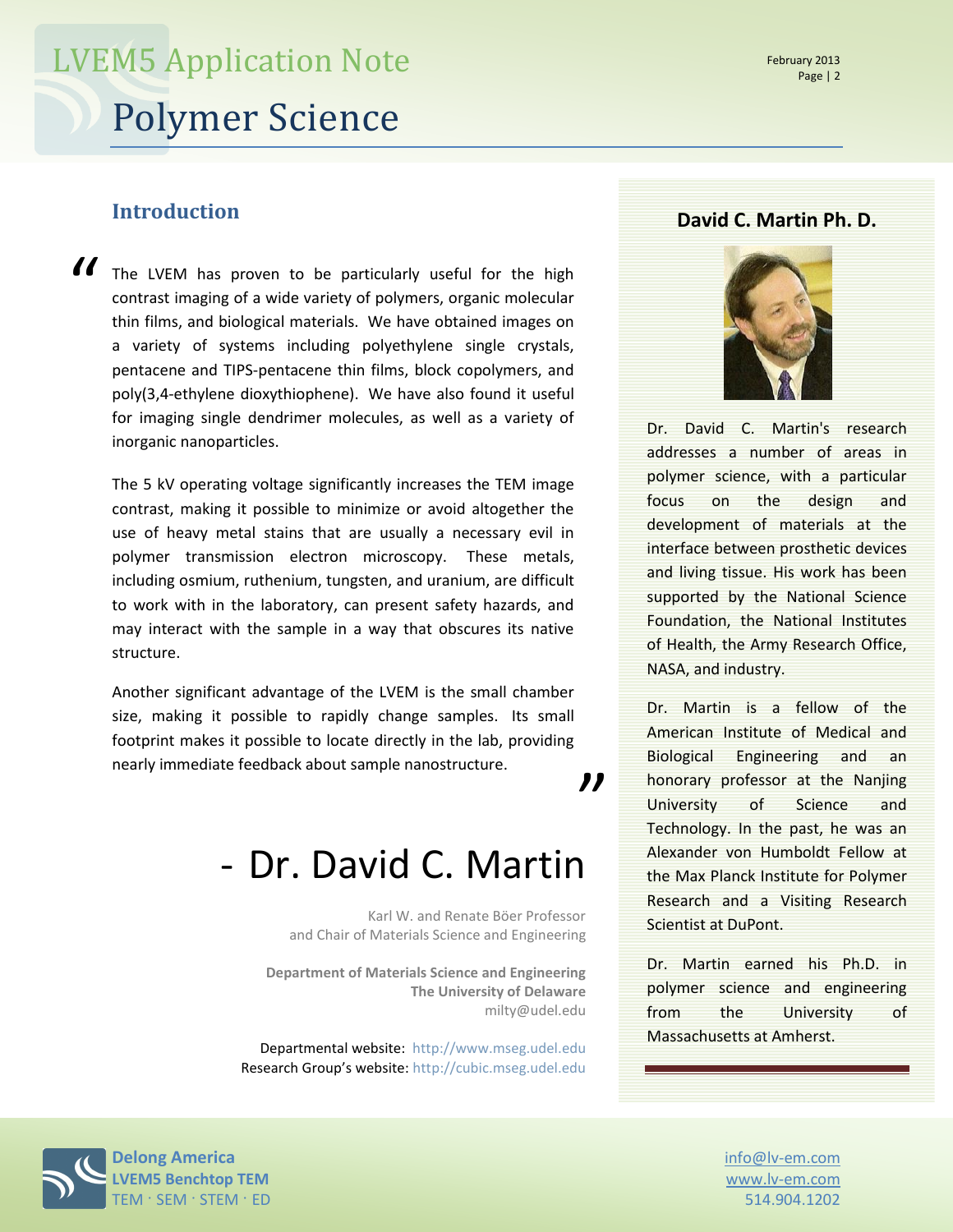### **How the LVEM5 helps**

#### **Versatile**

The LVEM5 is the ideal addition to any laboratory doing research in Polymer Sciences. Its multimodal imaging capabilities makes it a comprehensive imaging tool. The LVEM5 is truly a 3-in-1 electron microscope. Not only is it a Transmission Electron Microscope (TEM), but it can be configured with up to two different scanning modes for use as a Scanning Election Microscope (SEM) and a Scanning Transmission Electron Microscope (STEM). With the LVEM5 you can switch between imaging modes without moving your sample. This way you can capture both surface and transmission images from the same area of interest. With only one tool you can significantly improve the understanding of your materials.

#### **Miniature Form Factor**

The LVEM5 is the only multi-modal electron microscope available in a benchtop configuration. No longer will you need to send batches of samples to a core-imaging facility, wasting time and resources. The LVEM5's miniature size means that it can be installed in your workspace, right where you need it. The LVEM5 does not require a dedicated facility for installation. No special power or cooling requirements are needed and vibration isolation is generally not a concern.

#### **Resolution & Contrast**

Don't let the small size of the LVEM5 mislead you. It may be miniature in size but it's a giant advantage in the lab. The LVEM5 is capable of resolving objects as small as 2 nanometers in transmission and scanning modes. Additionally, the LVEM5 is capable of producing higher contrast images than a conventional transmission electron microscope without the need for stain. In no way are you sacrificing imaging quality or obtainable resolution with a benchtop configuration. The LVEM5 easily produces high quality images suitable for presentations or publications.

#### **Accessible**

The LVEM5 is so remarkably simple that anyone can use it. No longer will you need highly trained technicians to take electron micrographs. The controls are intuitively configured on an ergonomically designed remote control panel that can be positioned as required. Feedback is provided directly on the control panel as well as through the LVME5's comprehensive software. Every installation of a LVEM5 includes personalized on-site training. By the end of training, users are capturing meaningful images. If support or assistance is ever needed, the LVEM5 technical staff is readily available by phone or email.



www.lv-em.com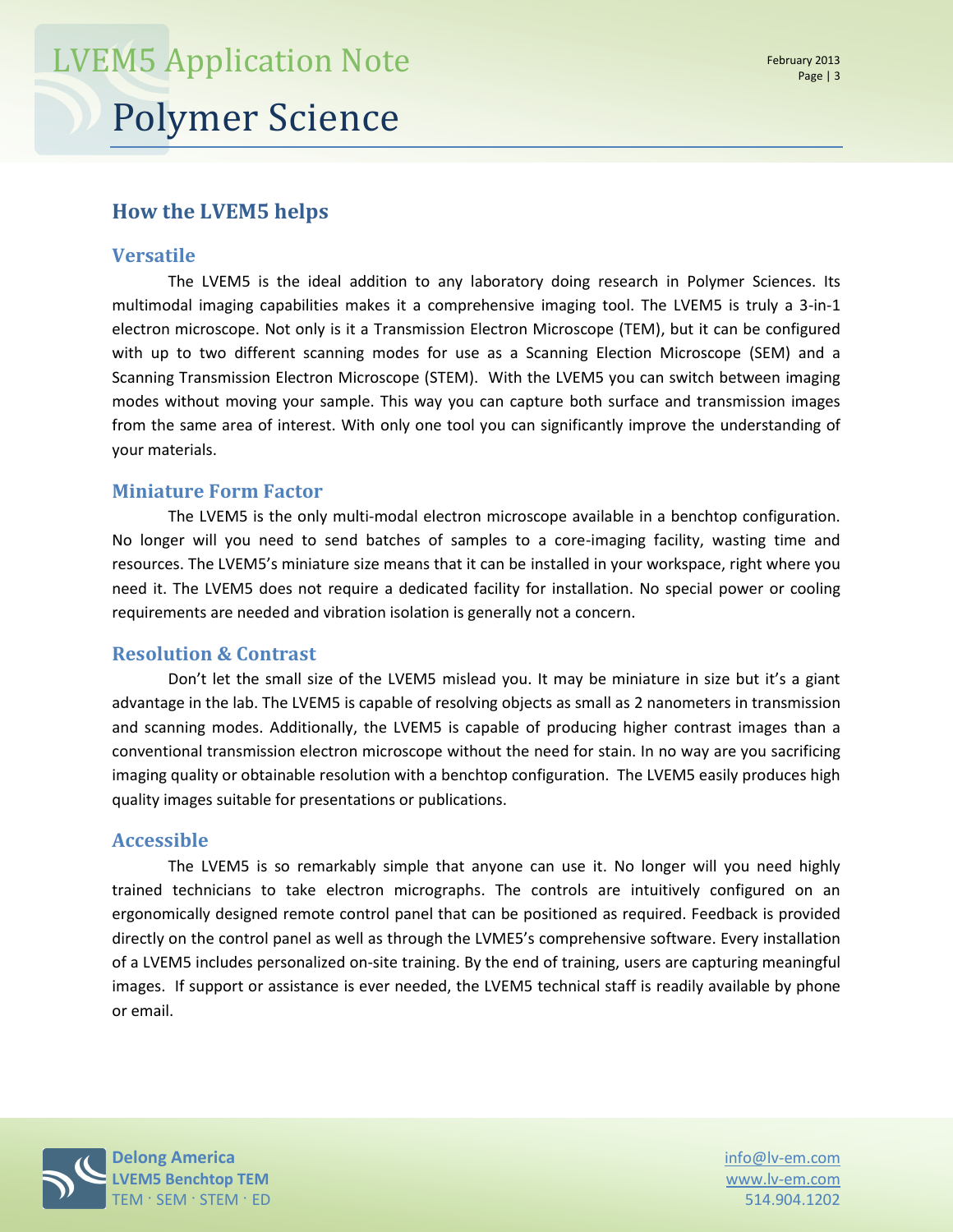With the LVEM5 you will be able to resolve the different phases in your polymer sections, filaments, and thin films without the need for stain. Visualizing Polymer nano-structure, its morphology and its defects can be done with ease, all while the material is in its unstained natural state. This can all be easily accomplished in minutes on the LVEM5, right in your own lab. You get all this for a fraction of the price of a conventional electron microscope.

### **Selected Images**



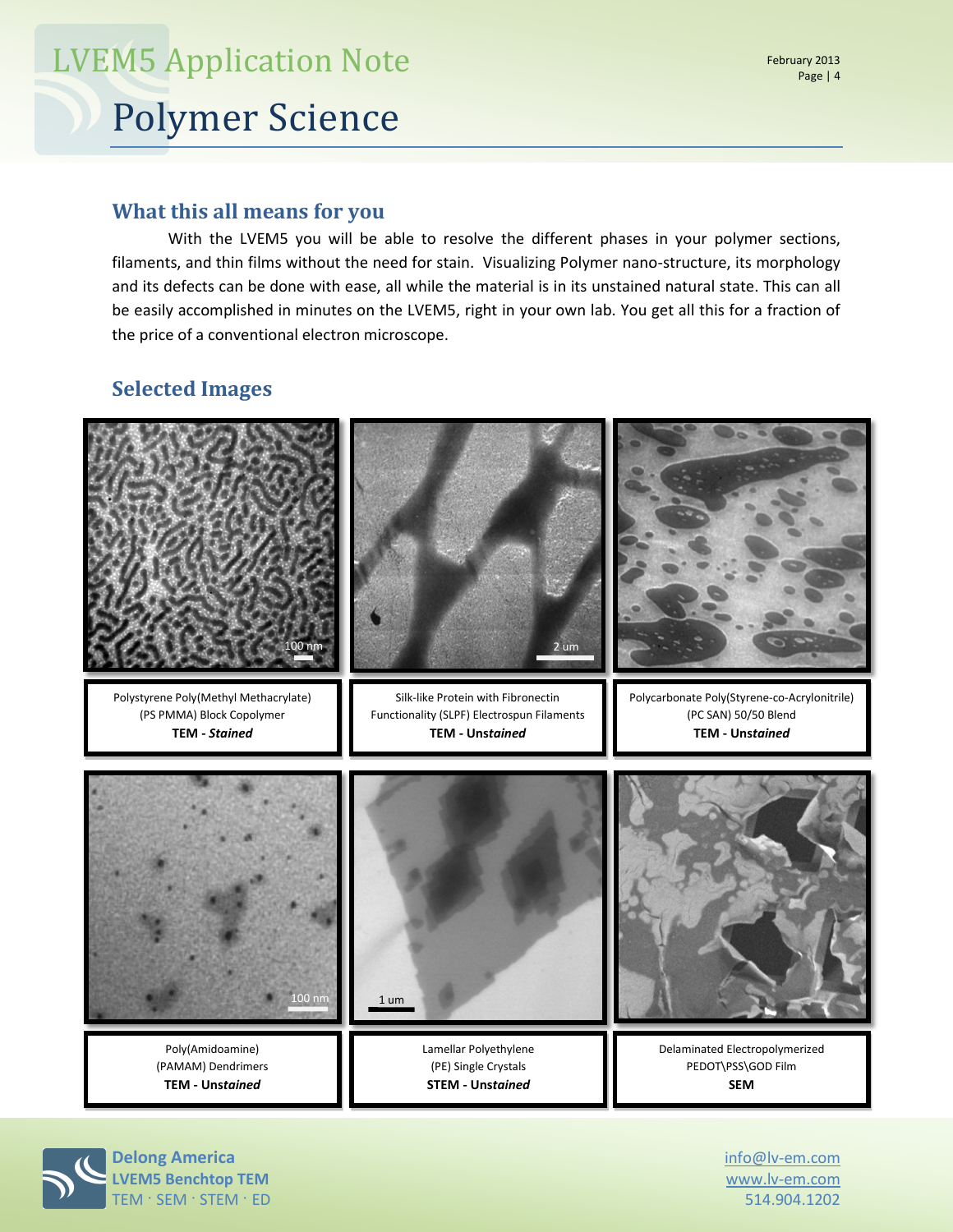### **Specifications**

| Operation                                              |                               | <b>Imaging Modes</b>                            |                               | <b>Weights and Dimensions</b>    |                  |
|--------------------------------------------------------|-------------------------------|-------------------------------------------------|-------------------------------|----------------------------------|------------------|
| Nominal accelerating voltage                           | 5 Kv                          | <b>TEM</b>                                      |                               | <b>Electron and light optics</b> |                  |
| Specimen Size                                          | Standard $\phi$ 3.05 mm grids | Resolving power                                 |                               | Weight                           | 25 kg            |
| Time for sample exchange                               | Approx 3 min.                 | TEM BOOST                                       | $1.2 \text{ nm}$              | <b>Dimensions</b>                | 29 x 45 x 43 cm  |
|                                                        |                               | <b>Basic System</b>                             | 2.0 <sub>nm</sub>             | (w/o camera)                     |                  |
| <b>Electron Optics</b>                                 |                               | <b>Total magnification</b>                      |                               |                                  |                  |
| <b>Condenser lens</b><br><b>Permanent magnet</b>       |                               | TEM BOOST                                       | $1,400 - 700,0000x$           | Airlock pumping system           |                  |
| Focal length*                                          | 4.30 nm                       | <b>Basic System</b>                             | $5,000 - 202,0000x$           | Weight                           | 15 <sub>kg</sub> |
| The smallest illuminated area                          | 100 nm                        | ED                                              |                               | <b>Dimensions</b>                | 30 x 30 x 34 cm  |
| Condenser aperture                                     | Φ 50, 30 μm                   | Minimum probe size                              | 100 nm                        |                                  |                  |
| *calculated for 5 Kv                                   |                               | Diffraction lens                                | <b>Magnification 3.5</b>      | <b>Control Electronics</b>       |                  |
|                                                        |                               |                                                 |                               | Weight                           | 19 kg            |
| <b>Objective lens</b>                                  | <b>Permanent magnet</b>       | <b>STEM</b>                                     |                               | <b>Dimensions</b>                | 47 x 27 x 27 cm  |
| Focal length*                                          | 1.26 mm                       | Resolving power                                 | 2.0 <sub>nm</sub>             |                                  |                  |
| C <sub>s</sub> (spherical aberration coefficient)      | $0.64$ mm                     | Minimum magnification                           | $(25 \times 25 \mu m) 6,000x$ |                                  |                  |
| $C_c$ (chromatic aberration                            | $0.89$ mm                     |                                                 |                               |                                  |                  |
| coefficient)                                           |                               | SEM (BSE detector)                              |                               |                                  |                  |
| $\delta$ <sub>theor</sub> (theoretical resolution)     | $1.12$ nm                     | Resolving power                                 | $3 \text{ nm}$                |                                  |                  |
| $\alpha$ <sub>theor</sub> (theoretical aperture angle) | $10^{-2}$ rad                 | Minimum magnification                           | (200 x 200 µm) 640x           |                                  |                  |
| Objective aperture                                     | $\Phi$ 50, 30 $\mu$ m         |                                                 |                               |                                  |                  |
| *calculated for 5 Kv                                   |                               | Vacuum                                          |                               |                                  |                  |
|                                                        |                               | <b>Airlock System</b>                           |                               |                                  |                  |
| <b>Projection Lens</b>                                 | electrostatic                 | Diaphragm and                                   |                               |                                  |                  |
|                                                        |                               | turbomolecular pump                             | $10^{-5}$ mbar                |                                  |                  |
|                                                        |                               |                                                 |                               |                                  |                  |
| <b>Electron Gun</b>                                    | SE Cathode ZrO/W[100]         | Object space                                    |                               |                                  |                  |
| Current density                                        | $0.2$ mA sr $^{-1}$           | lon getter pump $(10 \mid \text{sec}^{-1})$     | $10^8$ mbar                   |                                  |                  |
| Lifetime                                               | > 2,000 hours                 |                                                 |                               |                                  |                  |
|                                                        |                               | <b>Electron Gun</b>                             |                               |                                  |                  |
|                                                        |                               | lon getter pump (7 l sec <sup>-1</sup> )        | $10^{9}$ mbar                 |                                  |                  |
|                                                        |                               |                                                 |                               |                                  |                  |
|                                                        |                               |                                                 |                               |                                  |                  |
| <b>Light Optics</b>                                    |                               | Consumption                                     |                               |                                  |                  |
| Objective Olympus M 40x                                | NA 0.90                       | Control electronics in standby                  |                               |                                  |                  |
| Objective Olympus M 4x                                 | NA 0.13                       | (ion getter pumps only)                         | <b>20 VA</b>                  |                                  |                  |
| Binocular M 10x                                        |                               | Control electronics                             | 160 VA                        |                                  |                  |
| Olympus U-TR30-2 widefield trinocular observation tube |                               | Including airlock pumping                       |                               |                                  |                  |
|                                                        |                               | system                                          | 300 VA                        |                                  |                  |
| <b>TEM image capture</b>                               |                               | Camera                                          | <b>24 VA</b>                  |                                  |                  |
| Camera                                                 | Retiga 400R CCD               | PC and monitor                                  | 450 VA                        |                                  |                  |
| Pixel size                                             | 2048 x 2048 pixels            | No cooling water for the microscope is required |                               |                                  |                  |
| Digitalization                                         | 12 bits                       |                                                 |                               |                                  |                  |
| Pixel size                                             | $7.4 \times 7.4 \mu m$        |                                                 |                               |                                  |                  |
|                                                        |                               |                                                 |                               |                                  |                  |
| Cooling                                                | Peltier cooling               |                                                 |                               |                                  |                  |
| Scan image capture                                     |                               |                                                 |                               |                                  |                  |
| monitor                                                | 512 x 512 pixels              |                                                 |                               |                                  |                  |
| Saving image                                           | Up to 2048 x 2048 pixels      |                                                 |                               |                                  |                  |
| digitalization                                         | 8 bits                        |                                                 |                               |                                  |                  |